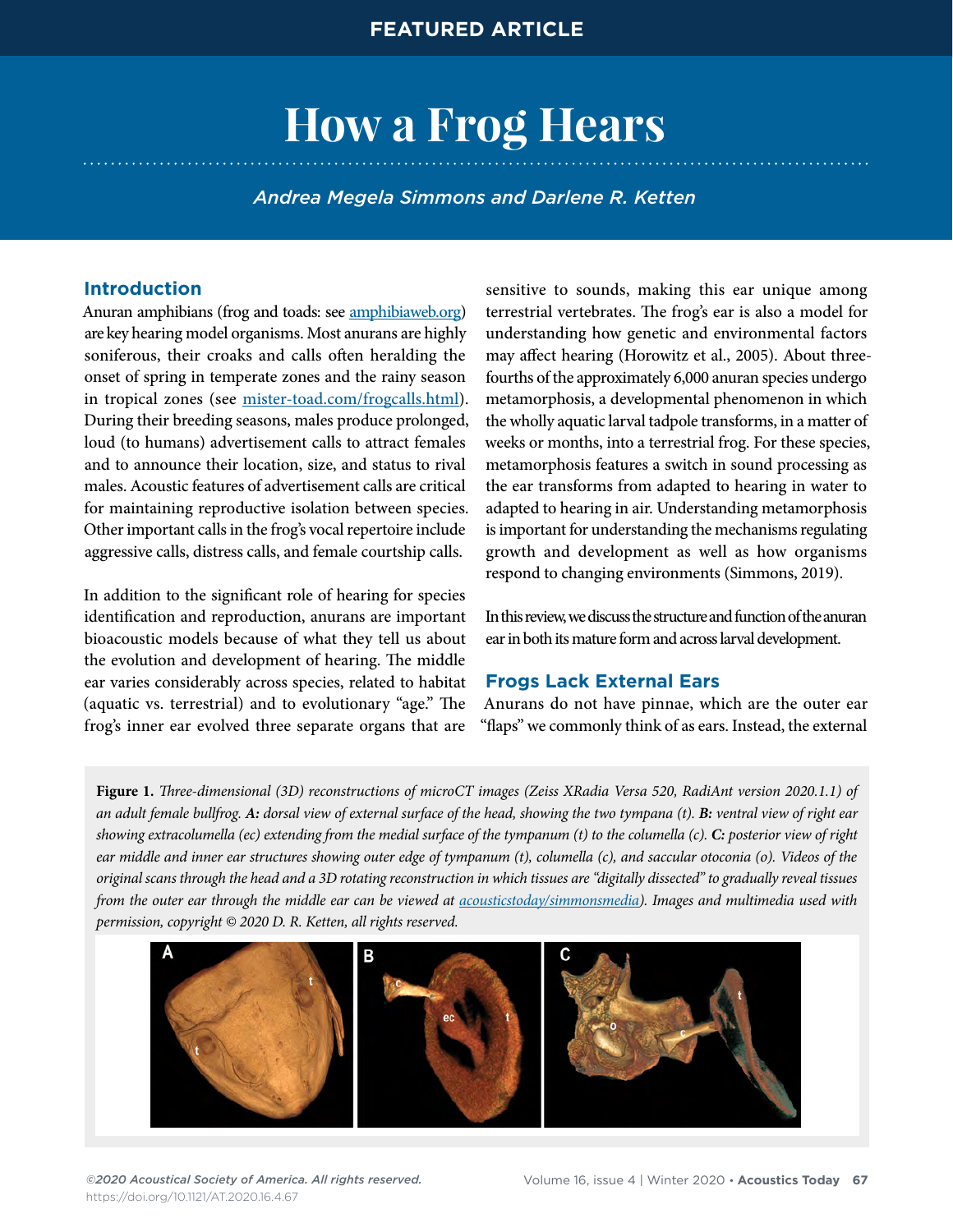**Figure 2.** *Histological cross (vertical) section through the head of an adult bullfrog (A) and an adult tropical clawed frog Xenopus tropicalis (B). In A, shades of red indicate muscle and shades of blue indicate collagen/cartilage. In B, shades of red indicate collagen/ cartilage and muscle fibers. Scale bars: 1,000 µm (A); 500 µm (B). Et, Eustachian tube; ec, extracolumella; ie, inner ear; mec, middle ear cavity. Images used with permission, copyright © 2020 A. M. Simmons, all rights reserved.*



mark of the ear, if present, is the tympanum (eardrum). A top-down view of the head of a female bullfrog, *Rana catesbeiana*, shows the two external tympana (**Figure 1A**  and **2A**). Each tympanum is a thin membrane surrounded by a cartilage ring, the tympanic annulus, that is visible on the skin just behind the eye. In bullfrogs, the male's tympanum is about 50% larger than the female's, even adjusting for body size. The male's tympanum vibrates best at frequencies around 200 Hz, within the range of the low-frequency energy in the bullfrog's advertisement call but also radiates the high-frequency energy in the call. How this might work is discussed by Mason (2007).

Some anuran species, like the fully aquatic adult *Xenopus*  frogs, lack a conventional external tympanum (**Figure 2B**), but they do hear and they do vocalize. We discuss the ways by which frogs with and without tympana can detect sounds.

# **Frogs Have Several Middle Ear Transmission Pathways**  *Tympanic Pathway*

In the anuran's tympanic pathway, similar to the mammal's (Manley et al., 2018; Puria, 2020), vibrations of the external tympanum are transmitted through an air-filled middle ear via a set of linked middle ear structures (see Multimedia 1 and 2 at [acousticstoday.org/simmonsmedia](http://acousticstoday.org/simmonsmedia)). This set of structures in anurans is called the extracolumella and the columella (**Figure 1, B** and **C**). The extracolumella is a rod-shaped piece of cartilage connected to the internal surface of the tympanum (**Figure 1B**) and then joined medially to the bony columella at an angle (**Figures 1C** 

and **2A**). The other end of the columella (the footplate) inserts into the bony otic capsule at a membrane called the oval window. The extracolumella and columella function as a lever to increase the acoustic power at the inner ear, analogous to the operation of the three middle ear bones in the mammalian ear (see *Acoustics Today* article by Puria, 2020). Because the extracolumella is cartilaginous rather than bony, it is not very effective in transmitting high-frequency sounds. In most anurans, the highfrequency limit of hearing lies below 8,000 Hz, but there are exceptions.

The middle ear cavity opens into the mouth cavity via the wide Eustachian tubes (**Figure 2A**), which are permanently open in most frogs. This provides a wide path of communication between the two ears, the mouth, and the lungs. The consequence is that incoming sounds can strike both the inside and the outside of the tympanum but with unequal pressures. This is an example of a pressure-gradient receiver (Mason, 2007). Pressure-gradient receivers are inherently directional because of the differences in pressure between the inside and outside of the tympanum. For frogs with their small heads and poor sensitivity to high frequencies, this kind of receiver can improve their ability to localize sounds.

Some unique frogs, such as the concave-eared torrent frog *Odorrana tormota*, produce advertisement calls that include energy extending into the ultrasonic range (Feng et al., 2006). Torrent frogs live in rapidly flowing streams in mountainous areas of southeast Asia in habitats containing considerable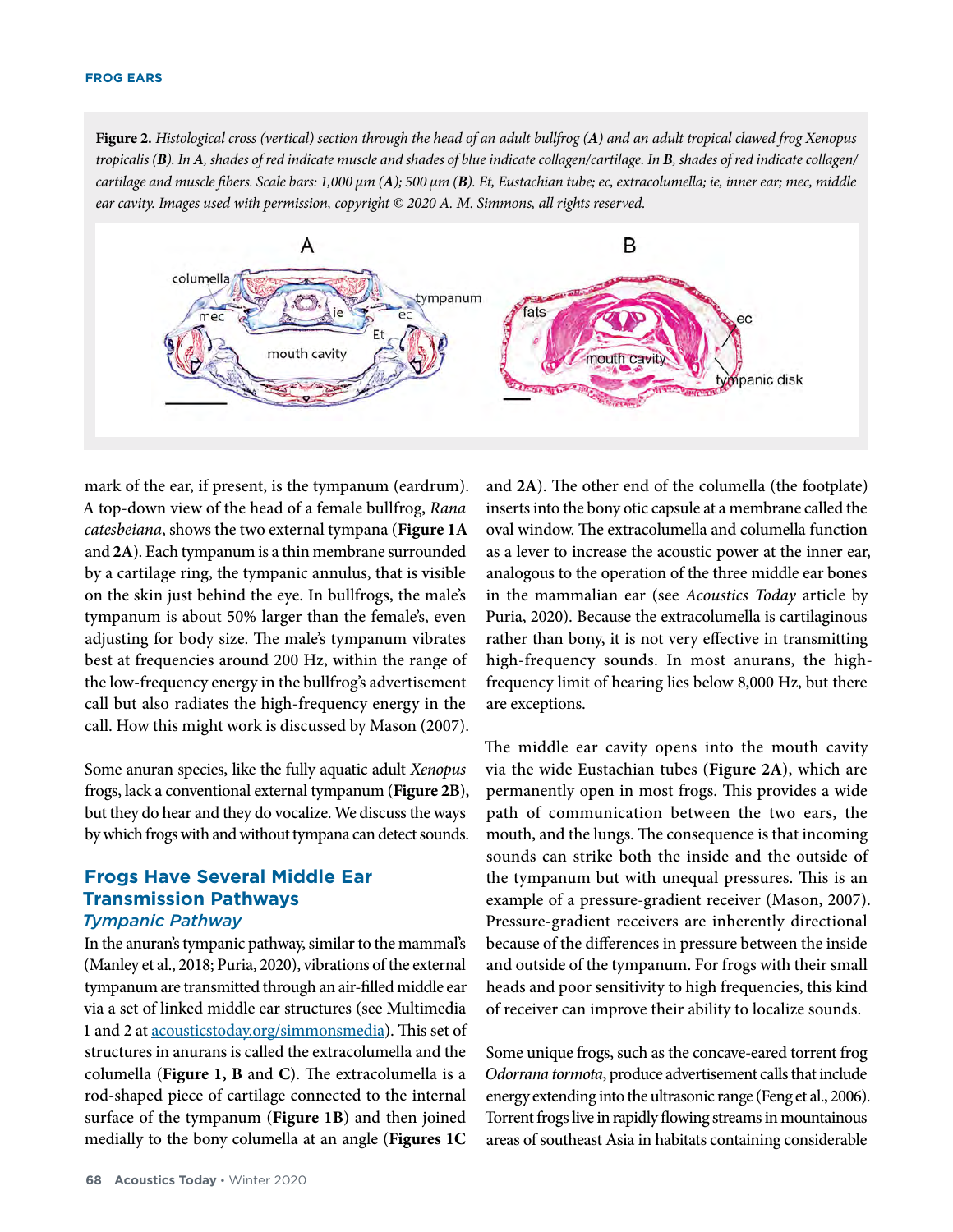broadband, predominantly low-frequency noise. The use of ultrasound allows these frogs to exploit a relatively silent acoustic niche. Ears of male torrent frogs show some modifications of the tympanic pathway that facilitate detection of high frequencies. These modifications include a very thin and recessed tympanum, a short external ear canal, and a short, low-mass extracolumella and columella (Feng et al., 2006). The tympana of female torrent frogs are larger and thicker than that of males and vibrate best in response to lower frequencies (Shen et al., 2011). These anatomical differences suggest that females are primarily listening for the nonultrasonic frequencies in the male's advertisement calls, whereas males may use ultrasonic frequencies in territorial interactions.

Fully aquatic *Xenopus* frogs detect sounds via a cartilaginous tympanic disk that lies below the fatty tissue and skin behind the eye (**Figure 2B**). The tympanic disk is larger in males than in females, even correcting

**Figure 3.** *Schematics of the middle ear apparatus in an adult terrestrial frog (A) and at progressively earlier stages of development: B: at the end of metamorphosis; both hind and fore limbs are present; C: tadpole with hind limbs but fore limbs still emerging; D: before development of hind limbs. Schematic in A shows all components of the tympanic pathway from the oval window to the external tympanum. op, Operculum; cf, columella footplate; c, columella; ec, extracolumella; t, external tympanum; ow, oval window. Schematic in A redrawn from Christensen-Dalsgaard and Manley, 2013; schematics in B-D based on data from bullfrog tadpoles from Horowitz et al., 2001; Simmons, 2019. Images used with permission, copyright © 2020 A. M. Simmons, all rights reserved.*



for body size (Mason et al., 2009). The tympanic disk including its extracolumella is coupled to the columella through an air-filled middle ear cavity. As in the bullfrog ear, this middle ear apparatus acts like a lever to increase force on the oval window. In *Xenopus*, vibrations of the tympanic disk produce comparatively larger vibrations of the footplate of the columella than those observed in bullfrogs (Mason et al., 2009). These larger vibrations may be an adaptation for underwater hearing.

# *Extratympanic Pathways*

Aside from the tympanic pathway, several "extratympanic" (not involving the tympanum) routes to the inner ear have been identified. These include transmission via the operculum (**Figure 3**), the lungs, the mouth cavity, and through bone conduction via the skull. Extratympanic sources of input do not always act independently from each other or from the tympanic pathway, and how these multiple transmission pathways interact is still being studied.

In evolutionary time, extratympanic pathways are older than the tympanic pathway (Christensen-Dalsgaard and Manley, 2013). Extratympanic pathways are also more enduring, being present in one form or another in all living frogs. These pathways provide good sensitivity to low-frequency sounds and vibrations. On the other hand, many anurans do not have a tympanum or even a middle ear cavity. There are, for example, about 200 species of "earless" toads (Pereyra et al., 2016). Earless and eared toads (Bufonids) have similar hearing sensitivities at low frequencies (<1,000 Hz), but eared toads hear better at high frequencies (Womack et al., 2017). This suggests that the pressure for evolution of the tympanic pathway was to extend the species' audible range.

The operculum (**Figure 3**) is a structure unique to the anuran ear. It consists a piece of cartilage located at one end of the oval window; the footplate of the columella is located at the other end (**Figure 3C**). The operculum may have several important functions in hearing (Mason, 2007). In earless species without a columella, the operculum provides an essential route of transmission to the inner ear. In both earless and eared frogs, the operculum may improve detection of low-frequency vibrations via its attachment to the opercularis muscle and then to the shoulder girdle. A frog sitting on the ground or in a tree could pick up seismic vibrations with its forelimbs; these vibrations are transmitted to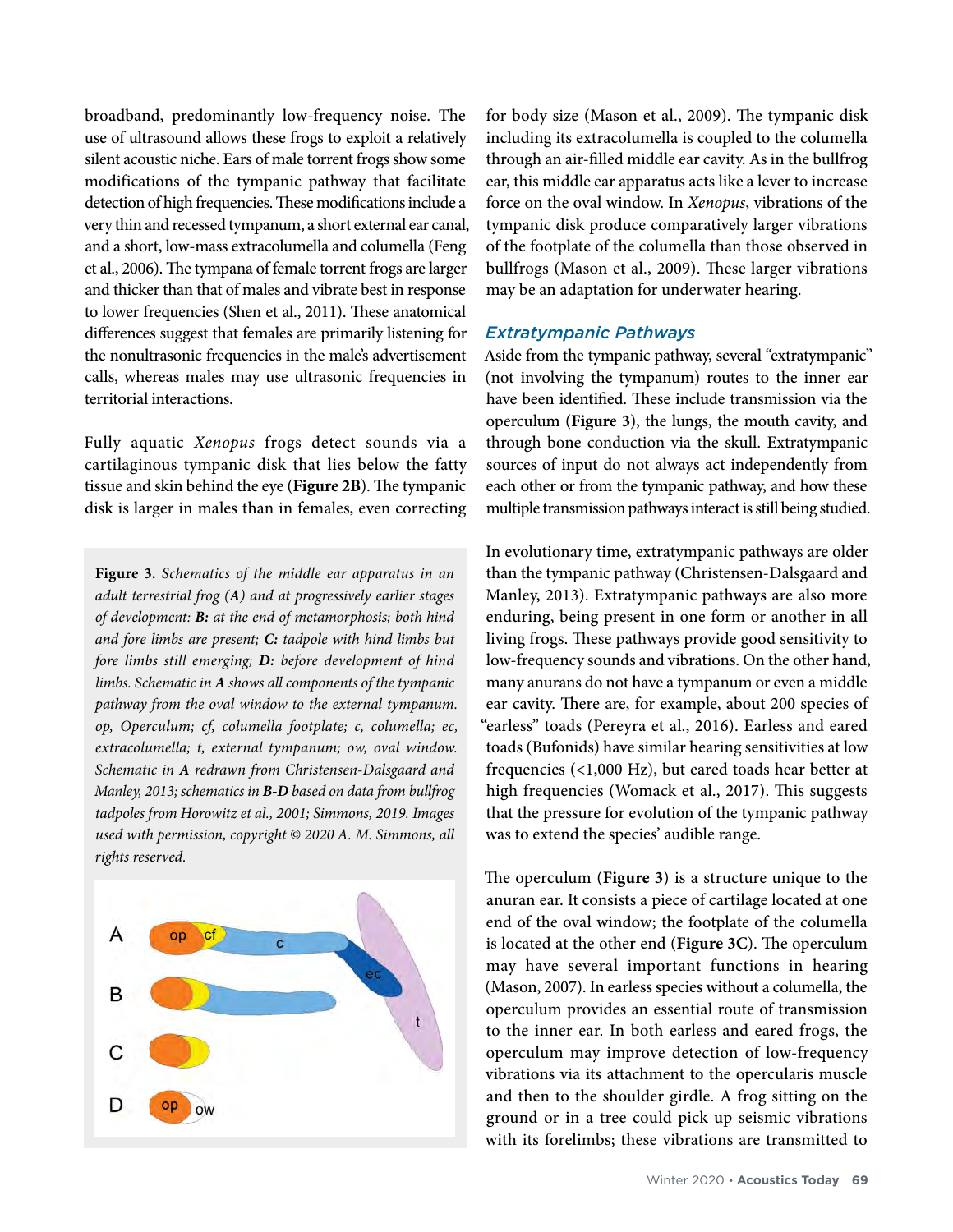the shoulder girdle, to the opercularis muscle, to the operculum, and finally to the inner ear. Action of the operculum and opercularis muscle may also protect the ear from damage during respiration and vocalization by shunting vibrations away from the inner ear. Vibrations of the operculum and the footplate are coupled, but how this coupling affects the hypothesized functions of the operculum is not well understood (Mason, 2007).

Frogs can also detect sounds using their lungs in a manner that is analogous to the use of the swim bladder in bony fishes (Popper and Hawkins, 2018). Narins et al. (1988) demonstrated that an area of the lateral body wall overlying the lungs of the Puerto Rican coqui frog *Eleutherodactylus coqui* vibrates in response to airborne sound. When sound waves hit this region, the resulting vibrations are funneled through the lungs and glottis to the mouth cavity, Eustachian tubes, and middle ear cavity to the oval window. Many earless species rely on the lung pathway to detect sounds (Mason, 2007).

Bone conduction is also an important transmission pathway. Gardiner's Seychelles frog (*Sechellophryne gardineri*) is a small animal lacking a middle ear cavity and a columella. It has poorly developed lungs and an ossified operculum; still, it responds to sounds and it produces advertisement calls (Boistel et al., 2013). The mouth cavity of this frog resonates at around 5,700 Hz, a spectral peak in the male's advertisement call. This resonance is transmitted to the inner ear through bone conduction (Boistel et al., 2013).

## **The Unique Frog Inner Ear**

Unlike mammals (Puria, 2020), the inner ear of frogs does not include a cochlea. Instead, their inner ear contains three organs that respond to sound: the saccule, the amphibian papilla, and the basilar papilla (**Figure 4**). Each of these organs is located in a separate chamber within the otic capsule and is innervated by separate branches of the eighth cranial nerve (Simmons et al., 2007). The saccule is similar to the hearing organ in bony fishes (Popper and Hawkins, 2018), whereas the joint presence of an amphibian and a basilar papilla is unique to anurans. The relationship between response properties of eighth nerve fibers innervating the two papillae and the frequency composition of vocalizations motivated the proposal that the frog's inner ear is specialized for detecting spectral peaks in the species advertisement call (Capranica and Moffat, 1983).

The saccule detects low-frequency sounds and vibrations. Its location in the otic capsule is shown in **Figure 1C**. Sensory hair cells in the saccule are arranged along a flat, kidney-shaped area (**Figure 4A**) covered by otoconia, a gelatinous mass packed with calcium carbonate crystals. This mass is key to the operation of the saccule as an inertial accelerometer, restricting saccular sensitivity to low frequencies (20-300 Hz). In the white-lipped frog (*Leptodactylus albilabris*), some eighth nerve fibers innervating the saccule respond to accelerations as low as  $0.001 \text{ cm/s}^2$  (displacements of 10 Å; Narins and Lewis, 1984). Thus, the saccule is extremely sensitive to seismic cues, which might signal predators or prey.

**Figure 4.** *Fluorescent microscopy images of the three auditory organs in the inner ear of bullfrog tadpoles. Inner ear organs were stained with a marker for sensory hair cells that fluoresce bright red. Images show tadpole organs, but shapes and relative sizes are similar to those in adults. A: kidney-shaped saccule; B: amphibian papilla, showing the long tail (left arrow), with the shorter club region on the right (right arrow); C: cup-shaped basilar papilla; arrow points to hair cells. All scale bars, 100 µm. Images used with permission, copyright © 2020 A. M. Simmons, all rights reserved.*

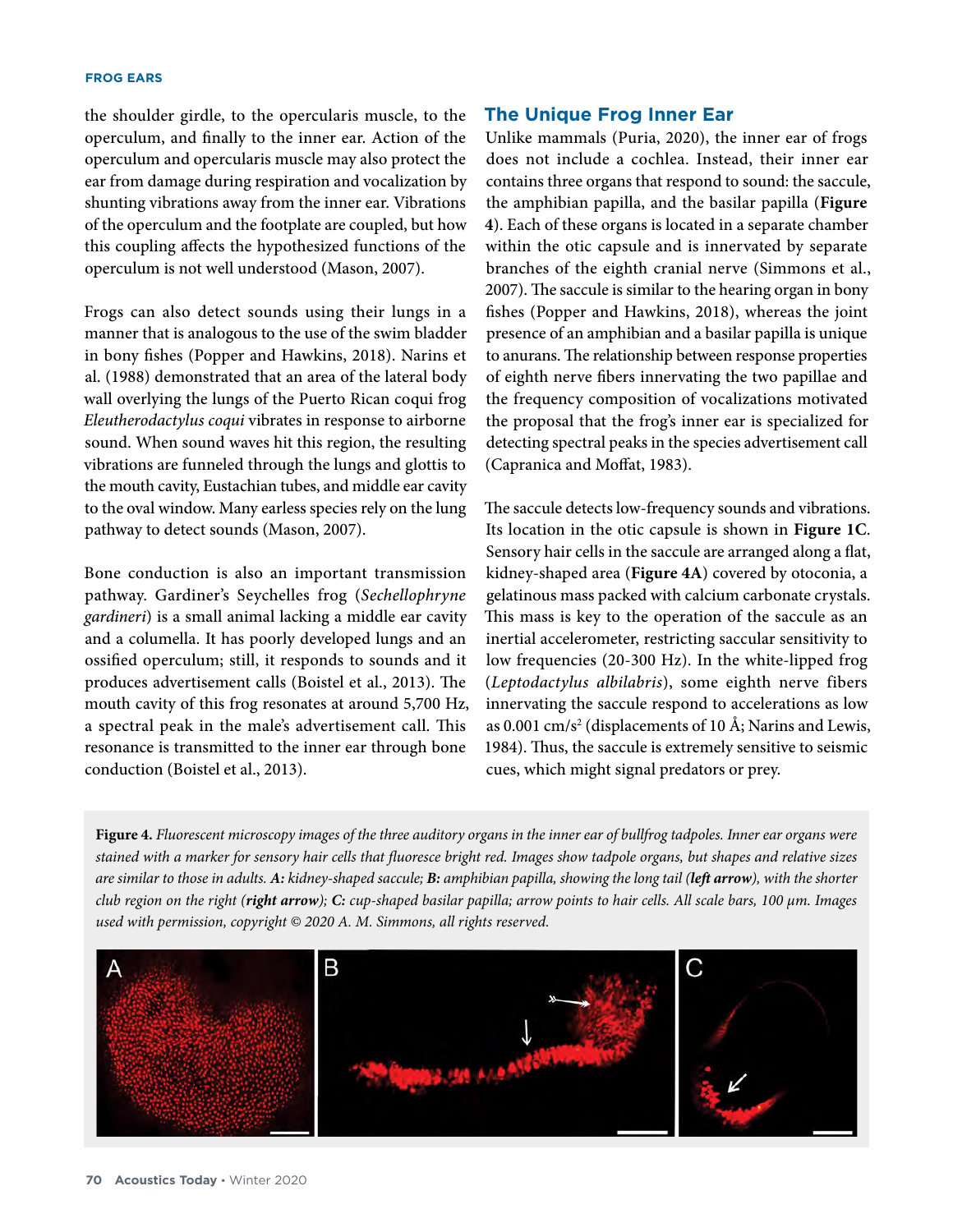The uniqueness of the amphibian and basilar papillae lies in the absence of a basilar membrane and the largely nonoverlapping range of sound frequencies processed by these two organs. In both papillae, the sensory hair cells lie on a fixed tissue support and extend their hairs toward an overlying tectorial membrane (Simmons et al., 2007). The absence of a basilar membrane means that there is no shearing force generated by differential movement between two flexible membranes as in mammals (Manley et al., 2018); instead, shearing action occurs between the fixed tissue support and the tectorial membrane. This mechanical difference, along with the differences in the tympanic pathway, contributes to the overall weaker sensitivity of the anuran compared with the mammalian ear.

The amphibian papilla (**Figure 4B**) is larger than the basilar papilla (**Figure 4C**), and it varies in size and shape across different anuran species (Lewis, 1981). In the earless Pacific tailed frog (*Ascaphus truei*), the amphibian papilla consists of one club-shaped region of sensory hair cells (**Figure 5**). In eared frogs, the amphibian papilla has two contiguous regions, a club-shaped patch and a longer, curved tail. There is considerable species diversity in the shape and length of the tail (**Figure 5**). Even accounting for body size, species with a longer tail hear a broader range of sound frequencies than those with only the club-shaped region. Lewis (1981) proposed that the tail elongated under selective pressure to extend the range of hearing to higher frequencies.

The amphibian papilla is organized tonotopically. Low frequencies (<300 Hz) are represented in the club-shaped region, and higher frequencies (up to about 2,000 Hz in the bullfrog) are represented progressively further along the tail (Lewis et al., 1982). Thus, this organ is sensitive to a wide range of sound frequencies, those found both in communication calls and in signals from other sources (predators, abiotic sounds).

The basilar papilla (**Figure 4C**) is a small cup-shaped organ with a similar shape in all species. In ultrasounddetecting frogs, it is reduced in size, with a lower mass tectorial membrane and shorter, stiffer hairs on the sensory cells (Arch et al., 2012). In contrast to the amphibian papilla, the basilar papilla is not tonotopically organized. Instead, eighth nerve fibers innervating this organ all respond best to (are tuned to) the same restricted range of high frequencies. Thus, the basilar



**Figure 5.** *Evolution of the amphibian papilla, showing the relatively stable club-shaped region (magenta) and the more variable tail (hatched). Top: Pacific tailed frog (*Aschapus truei*); center: oriental fire-bellied toad (*Bombina orientalis*); Bottom: bullfrog. The club-shaped region responds best to low frequencies below about 300 Hz and is not tonotopically organized, whereas the tail region responds to higher frequencies and supports tonotopy. Top two schematics redrawn from Lewis, 1981; bottom schematic based on an original image supplied by E. R. Lewis.* 

papilla operates as a simple resonator (Simmons et al., 2007). Unlike that of the amphibian papilla, the tuning of the basilar papilla is species specific in a high-frequency range (Capranica and Moffat, 1983). For example, the male bullfrog's advertisement call contains maximal energy in two frequency ranges, a low-frequency range around 200 Hz and a higher frequency range around 1,400 Hz. The bullfrog's amphibian papilla is tuned to frequencies between 100 and 1,000 Hz, whereas the basilar papilla is tuned to frequencies around 1,400 Hz (Lewis et al., 1982). The advertisement call of the Puerto Rican coqui frog consists of two tones, a "co" note at 1,100 Hz and a "qui" note with energy between 1,800 and 2,400 Hz. The amphibian papilla and the basilar papilla in this frog are tuned to these two nonoverlapping frequency ranges (Narins and Capranica, 1976).

In some frogs, the frequency sensitivity of the basilar papilla varies with the sex of the animal. In the Puerto Rican coqui frog, nerve fibers innervating the female's basilar papilla are tightly tuned to the frequencies in the male's qui note (around 2,100 Hz), whereas the male's basilar papilla is more broadly tuned between 2,000 and 3,500 Hz, extending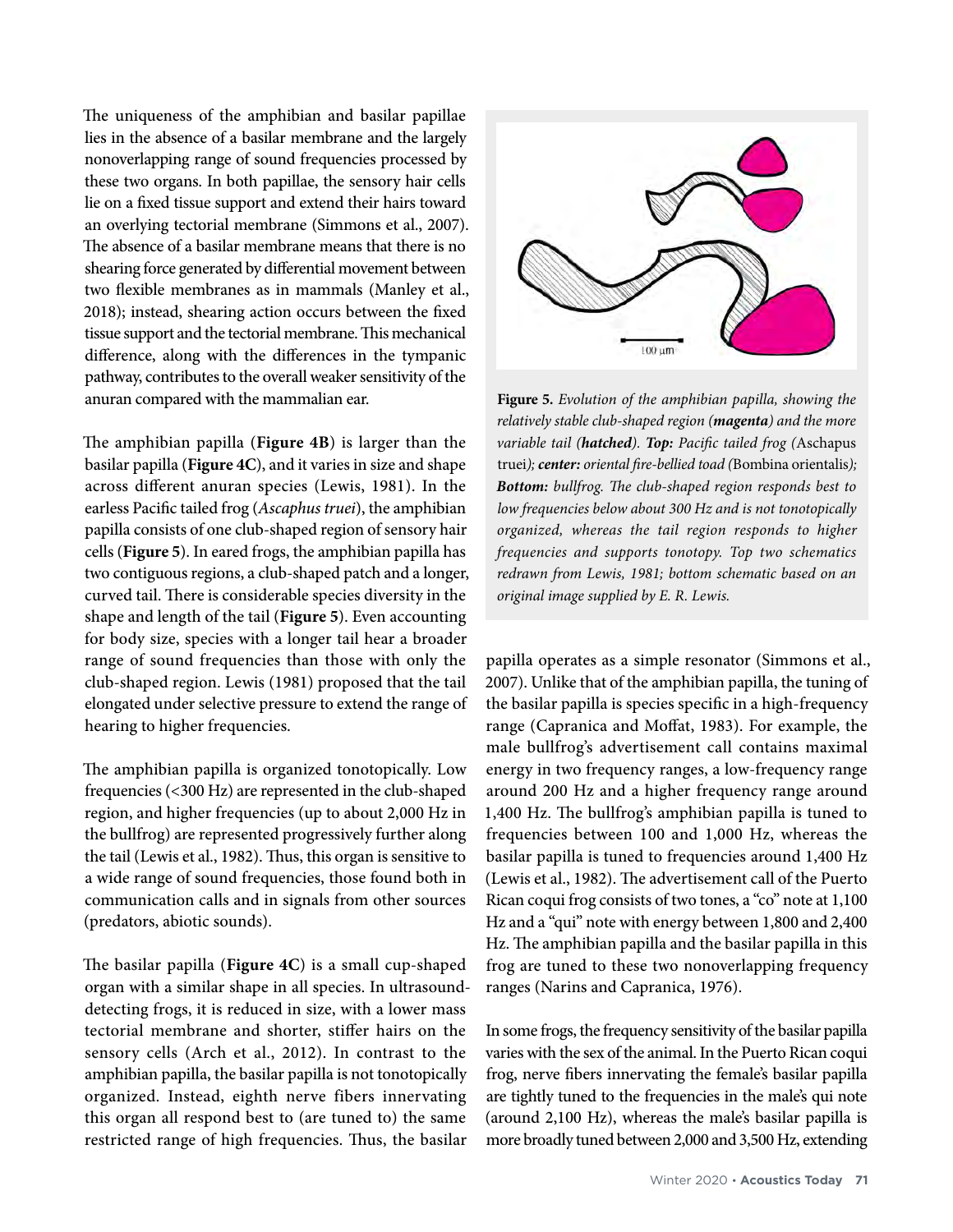outside the range of the qui note. These sex differences reflect the function of the qui note in attracting females to the male for mating (Narins and Capranica, 1976).

# **Tadpoles Hear Through Extratympanic Routes**

Tadpole metamorphosis features remarkable changes in body morphology: first the hind limbs then the fore limbs emerge, the tail is absorbed into the body, and the small tadpole oral disk transforms into the large frog mouth (see [bit.ly/3hrjF8w\)](http://bit.ly/3hrjF8w). In species such as the bullfrog where an aquatic tadpole transforms into a terrestrial frog, the metamorphic transition impacts how sounds are processed because of the different acoustic properties of underwater and terrestrial environments (Popper and Hawkins, 2018). To prepare for the new terrestrial soundscape, the ability to hear airborne sounds should emerge prior to the final emergence to land. Hence, we expect considerable maturation of hearing capabilities before metamorphosis is complete.

Ear development in terrestrial frogs follows an inside-out or medial-to-lateral trajectory (Simmons, 2019; Womack et al., 2016): The inner ear organs develop before the middle ear, and the middle ear develops before the external tympanum (**Figure 3**).

Development of the inner ear organs begins with the formation and differentiation of the saccule, followed by that of the amphibian and basilar papillae (Simmons and Alexander, 2014). These three organs all have the same shape in tadpoles (**Figure 4**) as they do in adults, but they are smaller and contain fewer hair cells. Developmental changes in hair cell numbers and in numbers of eighth nerve fibers innervating these hair cells have been quantified for the saccule (Simmons and Alexander, 2014), but little is known about these events in the two auditory papillae.

The in-outside developmental trajectory from the inner ear to the external tympanum is illustrated in **Figure 3**. The oval window is present in the otic capsule early in tadpole life, right after hatching. Around the time of emergence of the hind limbs, the operculum becomes visible at one end of the oval window (**Figure 3D**; Hetherington, 1987; Horowitz et al., 2001). Later, around the time that the tadpole develops its fore limbs, opercularis muscle fibers can be seen inserting into the operculum (Hetherington, 1987). Thus, the operculum transmission pathway is functional

before metamorphosis is complete. Although tadpoles have lungs, the Eustachian tubes and the large mouth cavity do not appear until after the final transition to land.

The tympanic pathway, in contrast, is not fully developed until sometime after the completion of metamorphosis. In bullfrog tadpoles, the columella footplate begins to differentiate around the time of fore limb development (**Figures 3C** and **6**). The columella is visible at the end of metamorphosis (**Figure 3B**). But the external tympanum (**Figure 3A**) does not appear until sometime after the froglet has moved to land. The time course of tympanum development varies between species, from 24 to 48 hours after the end of metamorphosis in bullfrogs (Boatright-Horowitz and Simmons, 1995) to 60 days later in spring peepers *Pseudacris crucifer* (Hetherington, 1987) and even 15 weeks later in the giant toad *Rhinella horribilis* (Womack et al., 2018). These delays in the emergence of the tympanum suggest that froglets in their terrestrial environments have poor sensitivity to airborne sounds (Womack et al., 2016). But we understand little about the role of sounds in the lives of froglets, so the biological

**Figure 6.** *Left: horizontal section through the otic capsule of a bullfrog tadpole immediately before the completion of metamorphosis. The columella has not reached its mature length, the extracolumella has not yet begun to form, and the external tympanum is absent (see Figure 3B). Shades of blue indicate cartilage. cf, Columella footplate; ow, oval window; op, operculum; s, saccule. Medial is to the right and lateral is to the left. Scale bar, 500 µm. Images used with permission, copyright © 2020 A. M. Simmons, all rights reserved. Right: bullfrog tadpole near the completion of metamorphosis. Hind limbs, fore limbs, and tail are present, but no external tympanum is visible. Photo courtesy of Nature Picture Library/Alamy stock photo, used with permission.*

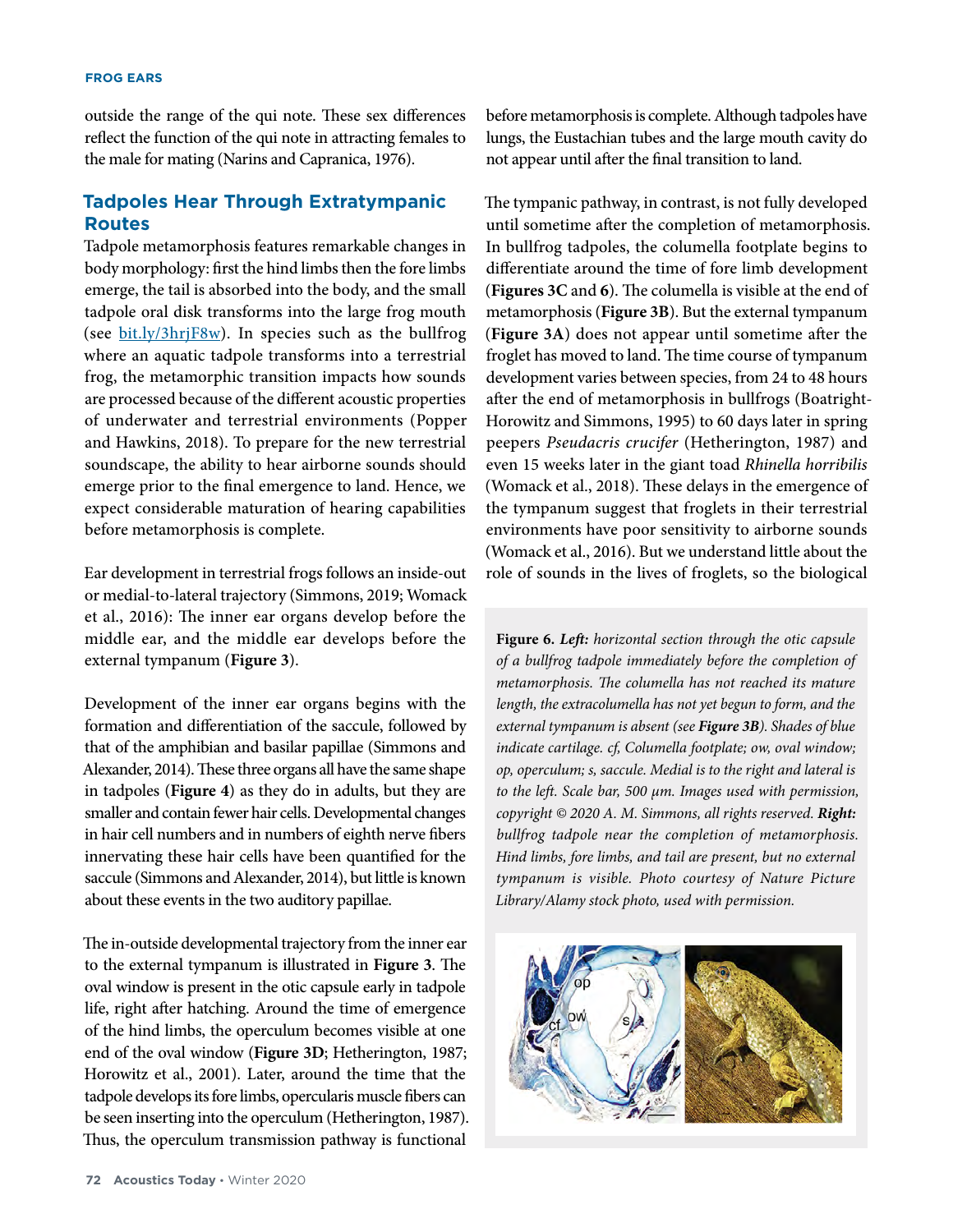consequences of the delayed development of the tympanic pathway are unknown.

Our understanding of sound processing in bullfrog tadpoles is based on inferences from ear structure and on recordings of neural activity from auditory nuclei in the central nervous system. Neural responses to underwater sounds (particle motion) can be recorded in bullfrog tadpoles early in life, even before the appearance of the operculum (Simmons, 2019). These responses may originate from direct activation of saccular hair cells by sound waves passing through the body, in a "fenestral" route (Hetherington, 1987). Once the operculum has developed, all three auditory organs are likely activated by sounds, as shown by the wider range of sound frequencies that evoke good neural activity. With the appearance of the tympanum after the completion of metamorphosis, neural responses to airborne sounds become more similar to those in adults (Simmons, 2019).

# **"Croaking" Forward**

This short review highlighted some general trends in middle and inner ear structure and function in adult and developing frogs, but our picture is incomplete. Frogs are a diverse order, with considerable variation in habitat and in the role of sounds in their lives. Much of our knowledge of frog bioacoustics is based on research on a few key species. The recent discovery of ultrasound-detecting species highlights the surprises that are waiting to be uncovered (Feng et al., 2006). Even in well-studied species, there is more to learn about the function of the operculum and the role of lung transmission. The frog middle ear can show malformations (Horowitz et al., 2005), and understanding their origins can contribute to our knowledge of developmental and environmental factors affecting hearing.

Our current view of ear development across metamorphosis is based on a small number of species. It is not clear if the developmental time course of hearing identified in bullfrog tadpoles is the same as in other species with different ear morphologies. When does the tonotopy of the amphibian papilla develop? When does transmission through the lungs emerge? What is the maturational sequence in totally aquatic frogs? Finally, we know very little about the tadpoles' acoustic worlds. Frog bioacoustics is a rich line of research that can contribute significantly to our understanding of hearing across the life span and in response to changing environmental demands.

# **Acknowledgments**

Work from Andrea Megela Simmons' laboratory reviewed here has been funded by the National Institute on Deafness and Communication Disorders, National Institutes of Health, Bethesda, MD. MicroCT images were obtained with the assistance of Aaron Nakasone, Micro-CT and X-ray Microscopy Imaging Facility, Boston University, Boston, MA.

#### **References**

- Arch, V. S., Simmons, D. D., Quiñones, P. M., Feng, A. S., Jiang, J., Stuart, B. L., Shen, J.-X., Blair, C., and Narins, P. M. (2012). Inner ear morphological correlates of ultrasonic hearing in frogs. *Hearing Research* 283, 70-79.
- Boatright-Horowitz, S. S., and Simmons, A. M. (1995). Postmetamorphic changes in auditory sensitivity of the bullfrog midbrain. *Journal of Comparative Physiology A: Neuroethology, Sensory, Neural, and Behavioral Physiology* 177, 577-590.
- Boistel, R., Aubin, T., Cloetens, P., Peyrin, F., Scotti, T., Herzog, P., Gerlach, J., Pollet, N., and Aubry, J.-F. (2013). How minute sooglossid frogs hear without a middle ear. *Proceedings of the National Academy of Sciences of the United States of America* 110(38), 15360-15364.
- Capranica, R. R., and Moffat, A. J. M. (1983). Neurobehavioral correlates of sound communication in anurans. In J.-P. Ewert, R. R. Capranica, and D. Ingle (Eds), *Advances in Vertebrate Neuroethology*. Plenum Press, New York, NY, pp. 701-730.
- Christensen-Dalsgaard, J., and Manley, G. A. (2013). The malleable middle ear. In C. Köppl, G. A. Manley, A. N. Popper, and R. R. Fay (Eds.), *Insights from Comparative Hearing Research*. Springer-Verlag, New York, NY, pp. 157-191.
- Feng, A. S., Narins, P. M., Xu, C.-H., Lin, W.-Y., Yu, Z,-L., Qiu, Q., Xu, Z,-M., and Shen, J.-X. (2006). Ultrasonic communication in frogs. *Nature* 440, 333-336.
- Hetherington, T. E. (1987). Timing of development of the middle ear of Anura. *Zoomorphology* 106, 289-300.
- Horowitz, S. S., Chapman, J. A., Kaya, U., and Simmons, A. M. (2001). Metamorphic development of the bronchial columella of the larval bullfrog (*Rana catesbeiana*). *Hearing Research* 154, 12–25.
- Horowitz, S. S., Simmons, A. M., and Ketten, D. R. (2005). Optical and tomographic imaging of a middle ear malformation in the bullfrog (*Rana catesbeiana*). *The Journal of the Acoustical Society of America* 118(2), 1166-1171.
- Lewis, E. R. (1981). Suggested evolution of tonotopic organization in the frog amphibian papilla. *Neuroscience Letters* 21(2), 131-136.
- Lewis, E. R., Baird, R. A., Leverenz, E. L., and Koyama, H. (1982). Inner ear: Dye injection reveals peripheral origins of specific sensitivities. *Science* 215(4540), 1641-1643.
- Manley, G. A., Lukashkin, A. N., Simões, P., Burwood, G. W. S., and Russell, I. J. (2018). The mammalian ear: Physics and the principles of evolution. *Acoustics Today* 14(1), 8-15.
- Mason, M. J. (2007). Pathways for sound transmission to the inner ear in amphibians. In P. M. Narins, A. S. Feng, R. R. Fay, and A. N. Popper (Eds.). *Hearing and Sound Communication in Amphibians*. Springer-Verlag, New York, NY, pp. 147-183.
- Mason, M. J., Wang, M., and Narins, P. M. (2009). Structure and function of the middle ear apparatus of the aquatic frog, *Xenopus laevis*. *Proceedings of the Institute of Acoustics* 31, 13-21.
- Narins, P. M., and Capranica, R. R. (1976). Sexual differences in the auditory system of the tree frog *Eleutherodactylus coqui*. *Science* 192, 378-380.
- Narins, P. M., and Lewis, E. R. (1984). The vertebrate ear as an exquisite seismic sensor. *The Journal of the Acoustical Society of America* 76, 1384-1387.